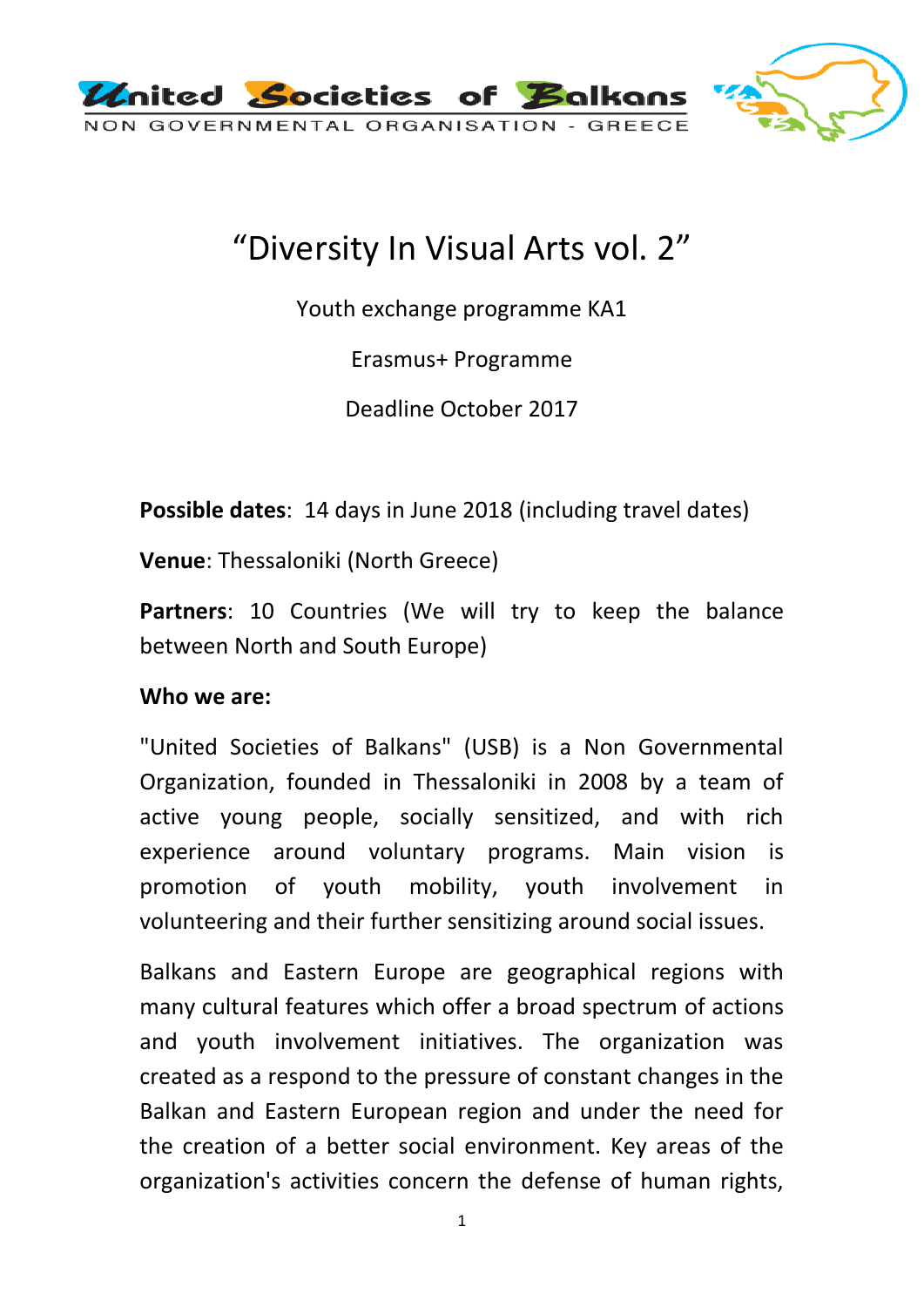the organization of youth exchanges and training courses, which will bring young people from Balkans and Europe together, the organization of local educational seminars and multimedia production.

## **Trainers:**

Experienced regional & international facilitators/trainers with background on LGBTI+ activism and youth related issues. Facilitators of the art workshops will be people with experience and knowledge on art methods.

**Participants**: 55 participants (5 per country + 1 youth leader)

**Profile of the Participants:** Youngsters who are open minded and willing to learn about LGBTI+ community and the struggles people from the community face. We want to involve people who are not members of the community and probably have never had the opportunity to get in touch with it and its problems

**Working language:**English – all participants must be able to actively communicate using English language.

## **Background/Project concept:**

The youth exchange Diversity In Visual Arts vol. 2 will bring to Thessaloniki 55 young people, aged 18-25 for 14 days (16-25 / 06/2018) from 10 countries The aim of the exchange is to get the participants in touch with the LGBTI  $+$  community, the problems and needs as well as its rights - while at the same time they will be trained on human rights in general. They will reflect on these themes and at the same time they will be sensitized, with the aim of mobilizing themselves in activist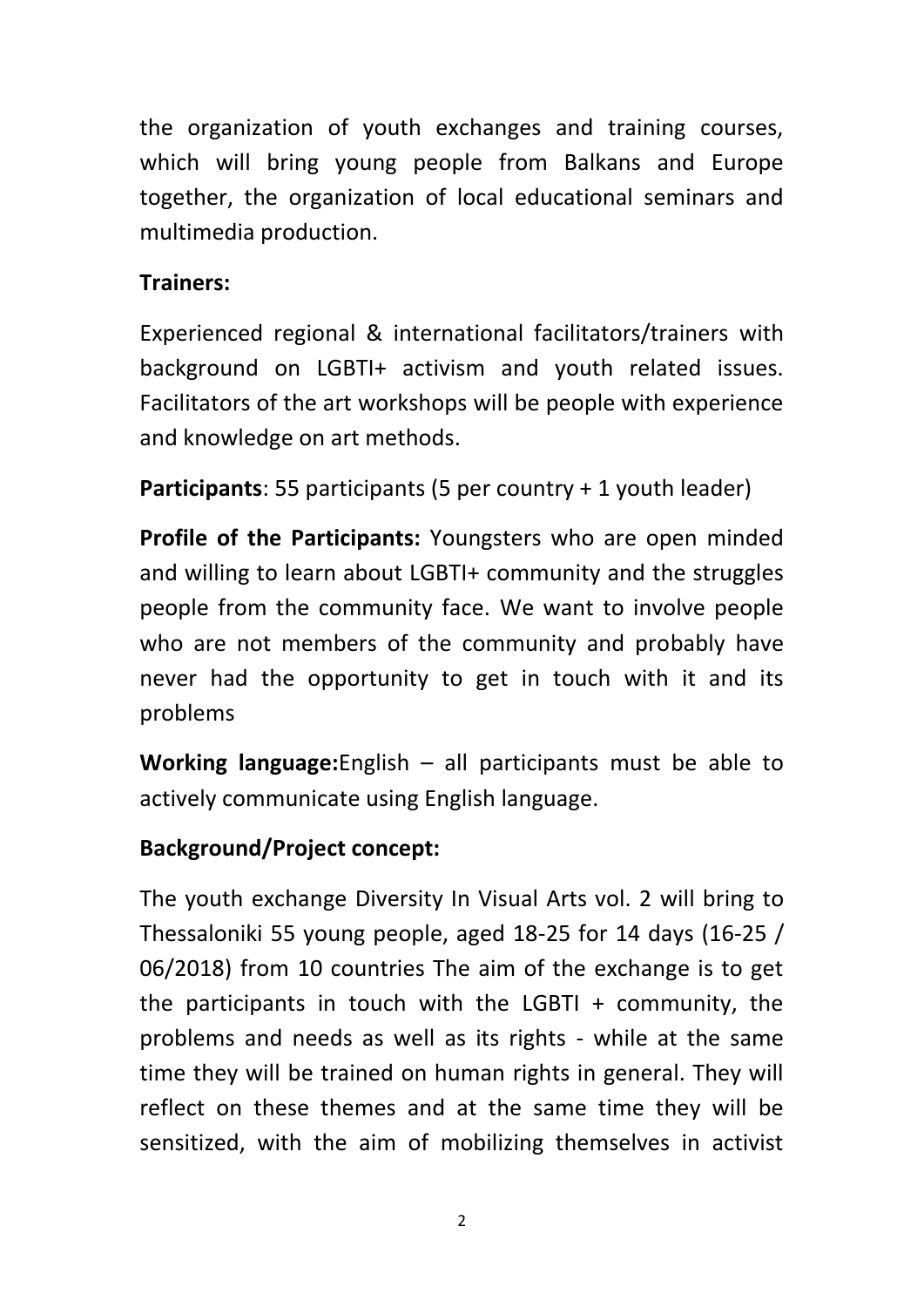actions - whether locally or through the internet - to promote them.

During the exchange, the participants will have the opportunity to attend art workshops (theater, constructions, creative writing, etc.) and new technologies (photography, video), to acquire skills related to them and express themselves. The participants will be divided into groups according to their interests. The aim of these workshops is, among other things, to provide tools for the promotion of human rights and LGBTI + community rights through art and engagement in an activist action.

In the last days of the exchange, the results of these workshops will be exhibited in the city, aiming at a maximized and multiplier effect on the local community. We also intend to make the exchange during the 7th Thessaloniki Pride and this exhibition will be included in the official program. The participants will have a kiosk at Thessaloniki Pride and will inform young people about the Erasmus + program and the opportunities it offers for training, volunteering, mobility and learning.

## **Aim:**

The main purpose of the youth exchange is to discover, understand and then become multipliers of the human rights and the LGBTI+ rights. The participants will learn about the community, break their stereotypes and they will have the opportunity to find a way to apply activist action thought art.

3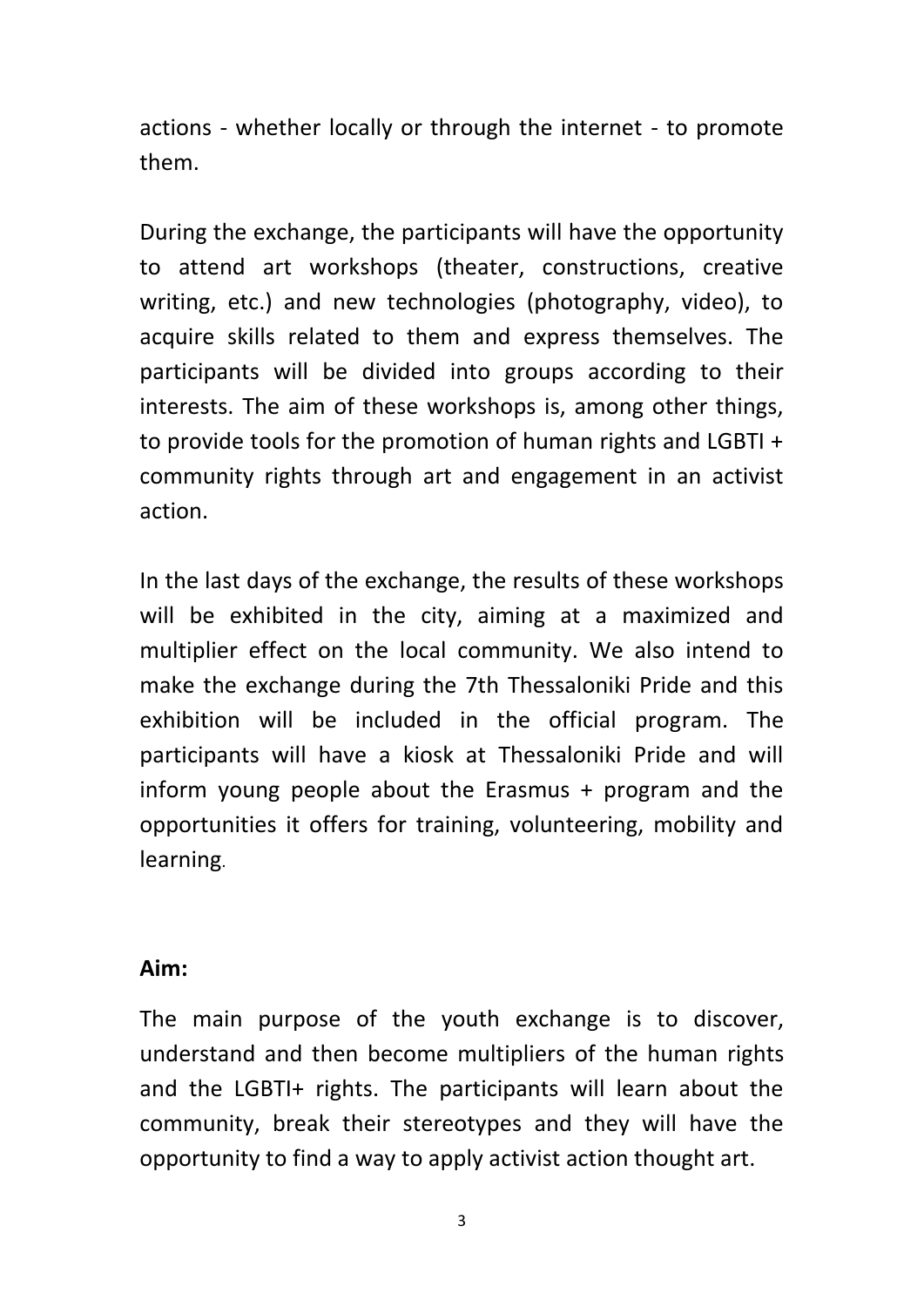## **Objectives:**

Moreover, the ultimate objectives of the project are initially encouraging and mobilizing young people to participate in activist and volunteering actions, to fight against discrimination, to work towards of breaking stereotypes and I general learn about LGBTI+ community. Furthermore, the project will offer an opportunity to participants to gain skills related with the art form of their choice and will give them the opportunity to discover how art can help them to express their feelings and experiences. Ultimately, the exchange aims to promote mobility, multiculturalism and youth cooperation in Europe. Also, the participants will the opportunity to join the celebrations and the parade of the  $7<sup>th</sup>$  Thessaloniki Pride and they will gain new experiences and artistic inspiration.

## **Activities:**

The realization of these goals will be accomplished through activities during the youth exchange, including presentations, debate, forum theater and role play activities. During the exchange there will be also parallel workshops of various art forms and new technologies ( photography, painting, theater, creative writing, video, etc). During the last days of the projects the participants will participate in the  $7<sup>th</sup>$  Thessaloniki Pride, I which U.S.B. will have a kiosk.

## **Methodology:**

The approach will be achieved through non-formal and informal education.

4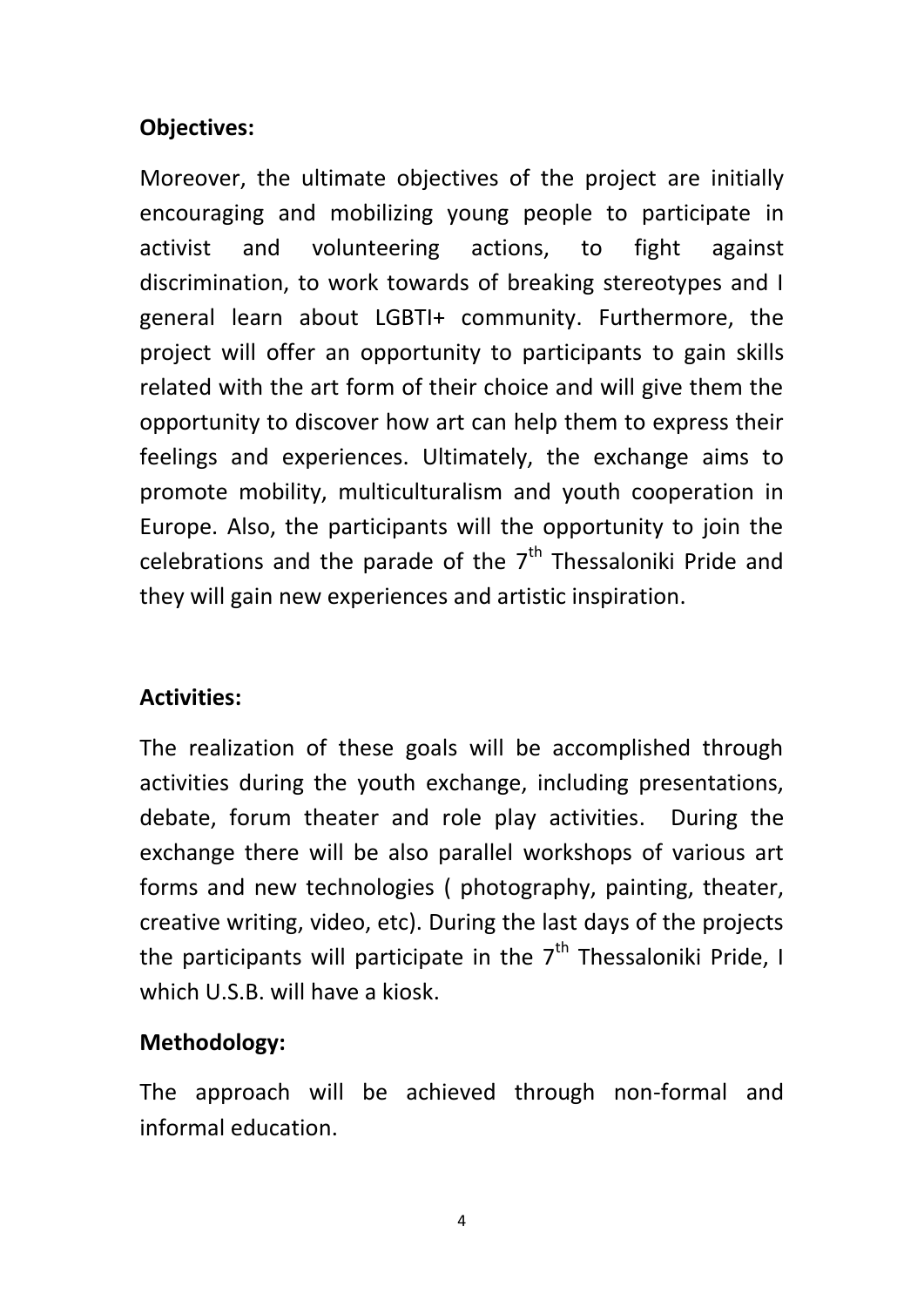## **Learning outcomes:**

The learning outcomes of the " Diversity In Visual Arts vol. 2" focus primarily on gaining knowledge about human rights and LGBTI+ community, to learn how to use art as a method of promoting ideas and breaking stereotypes, while developing intercultural dialogue because of the coexistence of people with different socio-cultural backgrounds. In addition, the project will develop the skills of the participants through cooperation, solidarity, creativity, and management of an event.

#### **Impact:**

The exchange will have a direct impact on participants, they will learn about human rights, they will act and build information campaigns and they will break their stereotypes. They will also manage to gain skills in the art or new technologies they will choose and they will learn how to use art for self expression and to promote ideas. Still, the experience of the project will broaden their horizons towards other cultures, other people identities and language and communication skills. In conclusion, the young people will get introduced into another kind of education, non-formal learning, which will have an impact on how to approach the learning process. In conclusion, the "Diversity In Visual Arts vol. 2" will have an indirect impact on the local community of Thessaloniki, which will come into interaction with young people and will be affected by their actions.